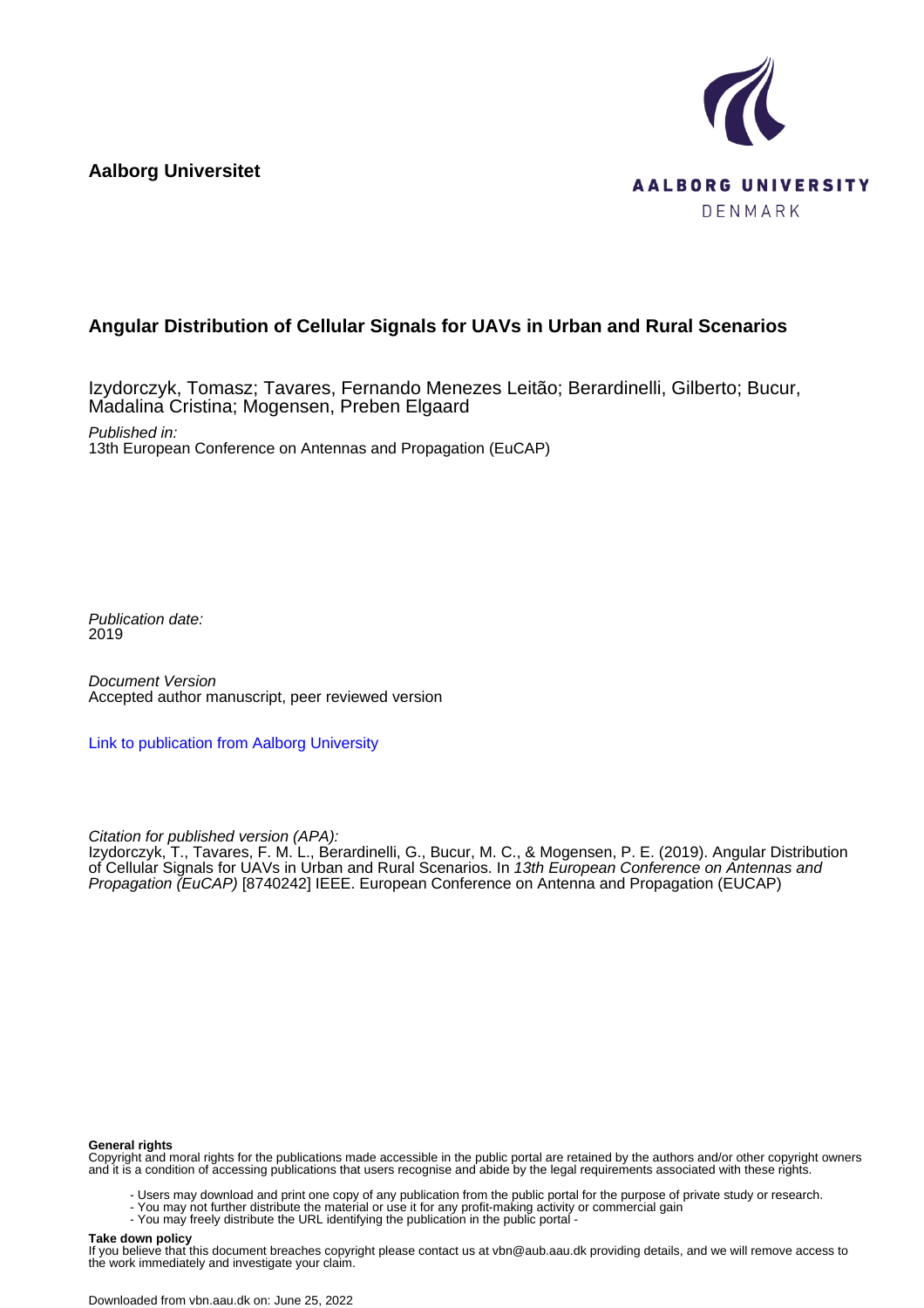# Angular Distribution of Cellular Signals for UAVs in Urban and Rural Scenarios

Tomasz Izydorczyk<sup>1</sup>, Fernando M. L. Tavares<sup>1</sup>, Gilberto Berardinelli<sup>1</sup>, Mădălina Bucur<sup>1</sup>, Preben Mogensen<sup>1,2</sup>

<sup>1</sup>Department of Electronic Systems, Aalborg University (AAU), Denmark

2Nokia Bell Labs, Aalborg, Denmark

Email: ti@es.aau.dk

*Abstract*—Spatial channel characterization of a cellular Unmanned Aerial Vehicle (UAV) Air-to-Ground (AG) communication link is a vital step to understand the potential of beamforming in the take-off zone, when a UAV flies in the vicinity of other objects. In this paper, we evaluate the variation of mean Angle of Arrival (AoA) and Angular Spread (AS) with height based on the experimental measurements using live Long Term Evolution (LTE) networks. The LTE signals are recorded at different heights from a ground level up to 40 m in rural and urban environments. Space-Alternating Generalized Expectation-Maximization (SAGE) algorithm is used for the estimation of the angular parameters. Results show similar mean AoA at different heights, with less than 55 degrees deviation in urban environment and no more than 20 degrees change in rural scenarios. Observed AS is reduced to less than 30 degrees at increasing heights as the Line of Sight (LoS) propagation becomes dominant. However the comparison between urban and rural environments clearly indicates the presence of relevant multipath components in the urban scenarios even 20 m above the rooftops level.

*Index Terms*—angular spread, UAV, LTE, measurements

#### I. INTRODUCTION

Reliable connectivity is vital to ensure foregoing development of Unmanned Aerial Vehicles (UAVs) as low altitude platforms in safety, security or delivery applications. Nowadays, most of the commercially available UAVs use proprietary communication systems working in the Industrial, Scientific and Medical (ISM) bands for Air-to-Ground (AG) communication. These communication methods are not easily adaptable when UAVs are to be reliably controlled over large distances in beyond visual Line of Sight (LoS) scenarios. Existing cellular networks are an encouraging solution given their world-wide deployment [1]. Their major drawback lies in their design principle to provide ubiquitous connectivity for ground users.

It is important to characterize the radio channel to understand the limitations of cellular connectivity for UAVs. Widely-used terrestrial channel models [2],[3],[4] were created for ground-level communications and as shown for example in [5], are not extendable for flying UAVs. The study in [6] presents a comprehensive survey over research activities on UAV channel characterization. Empirical research focusing on a cellular bands, as presented in this work, is mostly related to large-scale fading statistics for AG channel or its small-scale fading distribution. Deterministic and stochastic radio channel

characterization focus also on a LoS probability estimation based on the environment and UAV's flight height.

Authors in [7] report that at sufficient heights, path loss on the AG link approaches the free space model due to a high LoS probability. This leads to increased interference levels as more signals from strongly interfering cells are received [8]. Network [1] and receiver side [9],[10] beamforming were identified as possible solutions to mitigate this interference, as transmit/receive energy can be focused in a desired direction. Their applicability is thus strongly dependent on the common LoS assumption of the AG link at the UAV's flying heights.

Even though, in most applications the UAV is expected to fly at the higher heights, in some scenarios ('last-mile' delivery services, disaster recovery) and during take-off or landing procedures it will be surrounded by infrastructure where LoS propagation assumption can be violated. The potential of using beamforming in these scenarios depends on spatial channel characteristics. In [10], a fixed-beam solution was proposed and evaluated with system-level simulations, in which different number  $(2, 4 \text{ or } 6)$  of fixed beams (with  $90^\circ$  or  $50^\circ$  beamwidth) were used to quantify the UAV performance. Even though the presented results are promising, Angle of Arrival (AoA) and Angular Spread (AS) characteristics at different flying heights need to be better studied, in order to investigate the potential of beamforming solutions. Only by measuring the AS of incoming signals and its AoA stability, the optimal beamwidth can be found and the design questions on, for example, periodicity of beam selection be addressed. To the best of the authors knowledge, there were no experimental studies focused on spatial signal characterization at the socalled *take-off heights* - spanning from the ground level up to the heights where only LoS propagation can be assumed. Understanding the propagation characteristics in the take-off zone is indeed important for addressing the possibility of maintaining a reliable connection in this intermittent flying phase.

In this paper we empirically study the small-scale spatial characteristics of a UAV channel at the take-off heights based on measured live cellular signals. Multi-antenna Universal Software Radio Peripheral (USRP)-based setup and Space-Alternating Generalized Expectation-Maximization (SAGE) algorithm are used for Long Term Evolution (LTE) signal measurements and AoA and AS estimation from the groundlevel up to 40 m in different propagation environments. These two aspects are presented as a part of a research project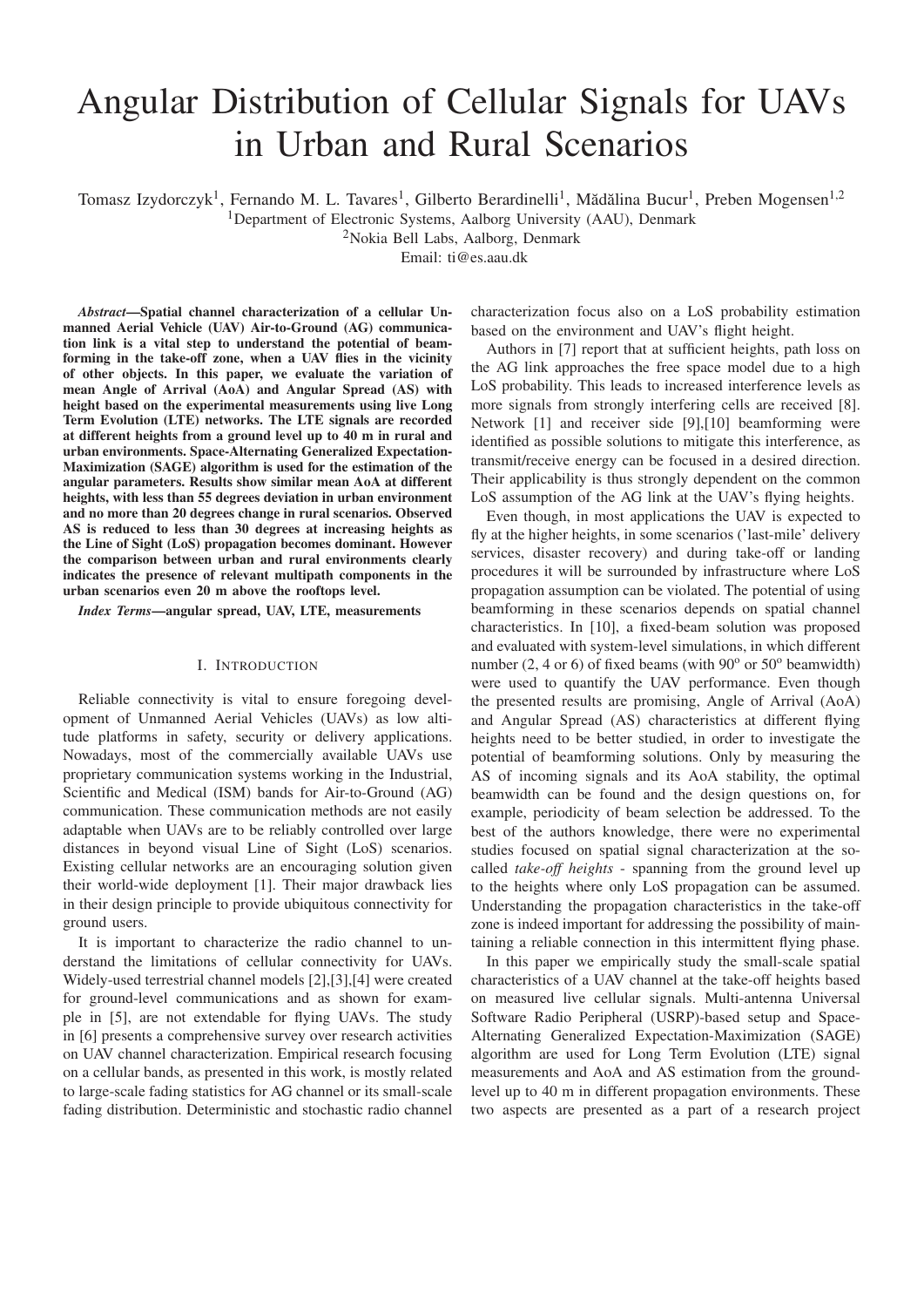focused on a complete UAV channel characterization based on large scale measurement campaigns using live LTE networks.

The rest of the paper has the following structure. In Section II the measurement procedure is described. The description of the post-processing, from signal decoding up to the AS computation is presented in Section III. Section IV discusses the obtained small-scale spatial channel characteristics. The work is concluded with Section V.

#### II. MEASUREMENT METHODOLOGY

## *A. Hardware setup*

The block diagram of the measurement setup, previously described in [9], is shown on Figure 1. A sixteen antennas Uniform Circular Array (UCA), connected with eight dualport USRP 2953R boards is used to record the cellular signals. The boards are connected with a data hub PXI-8820 controller using a PXIe-1085 chassis.



Fig. 1. Measurement setup schematic

Since the main target of this study is to evaluate the spatial channel characteristics, it is inevitable to use a large antenna array to achieve good spatial resolution. The concept of using an actual UAV was quickly ruled out due to the payload limitations, as each of the antennas require its own receive (RX) chain. In addition, advanced channel estimation algorithms including SAGE are usually time consuming and not suitable for the real-time flights using a battery-limited UAV. The main advantage of using our setup is the possibility to record a large amount of data without any real-time processing. One of the unforeseen benefit is the fact that recorded samples can later be used as input in a wide range of activities ranging from channel propagation studies to advanced transceiver design.

*1) Antenna array:* An UCA composed of sixteen monopole antennas was manufactured to record signals from the Downlink (DL) part of LTE Band 3 used by two Danish mobile operators (center frequencies of 1.815 GHz and 1.87 GHz). The circular radius is 20 cm, which corresponds to a wavelength  $\lambda = 0.1625$  m and antenna spacing  $0.475\lambda$ . The reason for using an UCA rather than a linear array, is its ability to scan the incoming signals in all  $360^\circ$  without ambiguity.

The number of antennas was selected as a trade-off between setup complexity and achievable minimal detection resolution of 22.5°. The UCA is installed on an aluminum ground plane and is connected to the USRP boards using three meter-long RG233 cables.

*2) USRPs and PXI controller:* Eight USRP 2953R boards record the cellular LTE signals at 40 MS/s and stream the I/Q samples to the PXI controller. Spatial channel estimation studies require perfect time/frequency/phase alignment among all antenna elements. Time and frequency synchronization was achieved by generating the external 10 MHz clock by the timing module NI PXIe-6674T and redistributing it to all boards by two Octoclocks CDA-2990. To achieve a tight phase synchronization between all USRP boards, a method inspired by [11] is introduced. An additional USRP board is used for transmission of a single-tone out-of-band signal from the omni-directional antenna placed at the center of the array. Assuming perfect antenna patterns, all sixteen antennas receive the calibration tone at the same time and with the same phase. By using one of the antennas as a reference, the random phase offset of each USRP board can be compensated. The described procedure was shown to lead to a phase offset error below  $3^{\circ}$ .

*3) Assembled setup:* The described setup was assembled in a metal structure and was safely lifted using a crane as can be seen on Figure 2. The ground plane with the installed antenna array was attached to the external of the structure. The antenna array was additionally covered by a hemisphere radome to prevent any short-circuit in case of rain. The radome was tested to be transparent for the radio waves at the measured frequency.

### *B. Measurement campaign*

Measurements were conducted during a two-day campaign in Aalborg, Denmark. Seven different measurement locations, shown in Figure 3, were selected. Two of the measurement locations were in a rural area with limited building density, but still within the coverage area of two Base Stations (BS) located in a close proximity. The remaining five locations were distributed in the urban part of Aalborg in residential and industrial areas. Such choice allows us to sample various propagation environments where a UAV may fly in and compare their spatial channel characteristics. The average transmitter height in Aalborg, of the BS towers operating at the recorded frequency is  $26.3$  m and the average antenna downtilt is  $5.3^\circ$ . The Inter-Site Distance (ISD) is only 580 m, leading to the measurement equipment being surrounded by BS in all urban locations. A reader is referred to the Section II in [12] for detailed description of the measured environment.

In each location, the designed setup was lifted using the crane from the ground level up to a 40 m height. 100 ms snapshots of two LTE networks in a 1.8 GHz band were taken at every 5 m step starting from the ground. At each height the measurement equipment was stabilized using robes to avoid unintended turning due to the weather conditions, which could affect the AoA estimation. For each of the network operators, an average of eight snapshots were recorded at each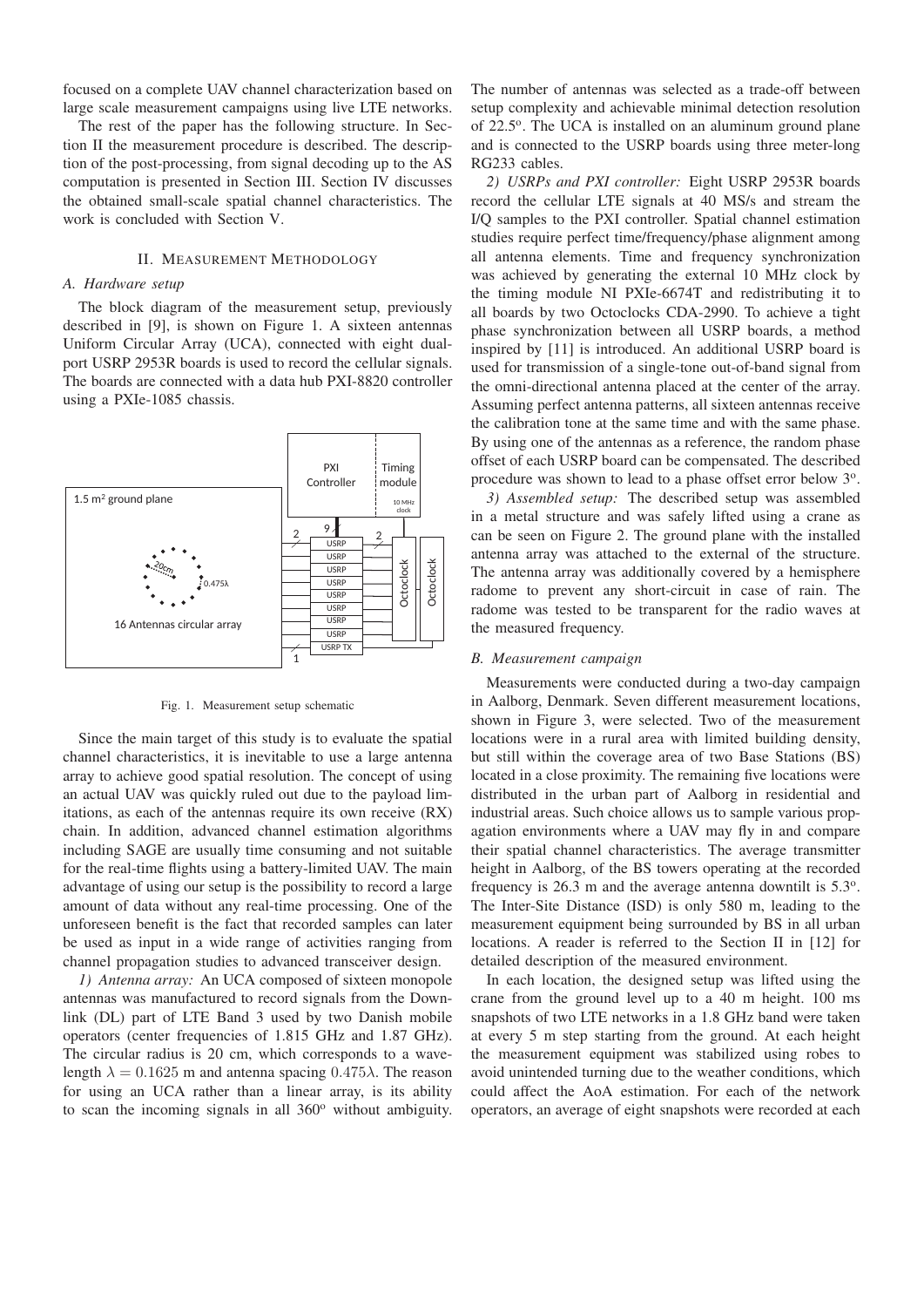

Fig. 2. Assembled setup (top-right) lifted in various environments

height. To avoid signal blockage and self-shadowing due to the location of the antennas and the metal cage, measurements were repeated in two different antenna orientations - upwards and downwards as can be seen on Figure 2. On average 156 snapshots were taken per location.



Fig. 3. Map of measured locations in Aalborg, Northern Denmark

#### III. POST-PROCESSING

In this section the entire post-processing is described starting from the raw acquired data up to angular spread calculation. The method is analogous to the approach presented in [13]. The received and phase calibrated sixteen data streams are used to decode LTE signals in order to obtain Cell-Reference Signals (CRS). Then the original CRS pattern is reconstructed based on received Master Information Block (MIB) and subtracted from the received CRS such that only the received channel information is used by SAGE [14] algorithm to estimate the received signal parameters. Finally, AS can be calculated based on results obtained from multiple snapshots. In the next subsections a description of each step is provided.

*LTE receiver:* Data recorded independently for each snapshot is provided as an input to a Matlab software that runs the LTE receiver processing. The first step is the initial synchronization to the cell with highest correlation measured over synchronization signals. Next, after time/frequency offset correction, the MIB is decoded using the Maximum Ratio

Combiner (MRC) equalizer. Based on the information encapsulated in a MIB payload, received signal is downsampled to the correct sampling rate and the CRS grid is recovered. To avoid estimation uncertainty, a Signal to Interference and Noise Ratio (SINR) of System Information Block 1 (SIB1) is computed. An empirically-found threshold is imposed and all the snapshots with SINR lower than 0 dB are discarded.

*SAGE algorithm:* SAGE is an Expectation-Maximization (EM) type of algorithm capable of accurate estimation of complex gain  $\alpha_i$ , delay  $\tau_i$ , azimuth AoA  $\varphi_i$  and doppler  $\nu_i$  for each estimated propagation path i. Path's gain and respective AoA are of particular interest in this study. For each recorded snapshot, SAGE is initialized to estimate a large number of paths. We set  $N_{\text{paths}} = 50$  paths in this study. Received, noisy CRS grid is provided as an input to the SAGE algorithm together with regenerated 'true' transmitted CRS pattern based on information recovered from the MIB. After ten iterations of the algorithm, from the estimated gain-AoA pairs, these with the path gain minimum 15 dB below the strongest path are excluded and treated as noise. Imposed number of iterations and cutoff threshold, come from a sensitivity study based on a preliminary simulation analysis.

When SAGE processing is complete for all the snapshots recorded at the given height, the AS can be estimated. To avoid the signal wrap-up around  $0^\circ$ , estimates for all snapshots are angle-shifted such that the angle of the strongest path is 180<sup>o</sup>. Figure 4 depicts two example sets of SAGE results that reflect different propagation conditions: LoS (left) and multipath (right). The presented results show the combined SAGE estimates from all the snapshots recorded at the same height (40 m and 30 m respectively) in an urban environment. The presented example of multipath propagation will be further commented later, when obtained results are discussed.



Fig. 4. Typical set of SAGE results with dominant LoS (left), and multipath propagation (right)

*Angular Spread estimation:* In this work, the method proposed by [15] and used among others in [16], [17] is applied. Angular spread AS is computed as below:

$$
AS = \sqrt{\frac{\sum_{k=1}^{N_{\text{snapshots}}} \sum_{i=1}^{N_{\text{paths}}} |\varphi_{k,i} - \bar{\varphi_k}|^2 |\alpha_{k,i}|^2}{\sum_{k=1}^{N_{\text{snapshots}}} \sum_{i=1}^{N_{\text{paths}}} |\alpha_{k,i}|^2}}
$$
(1)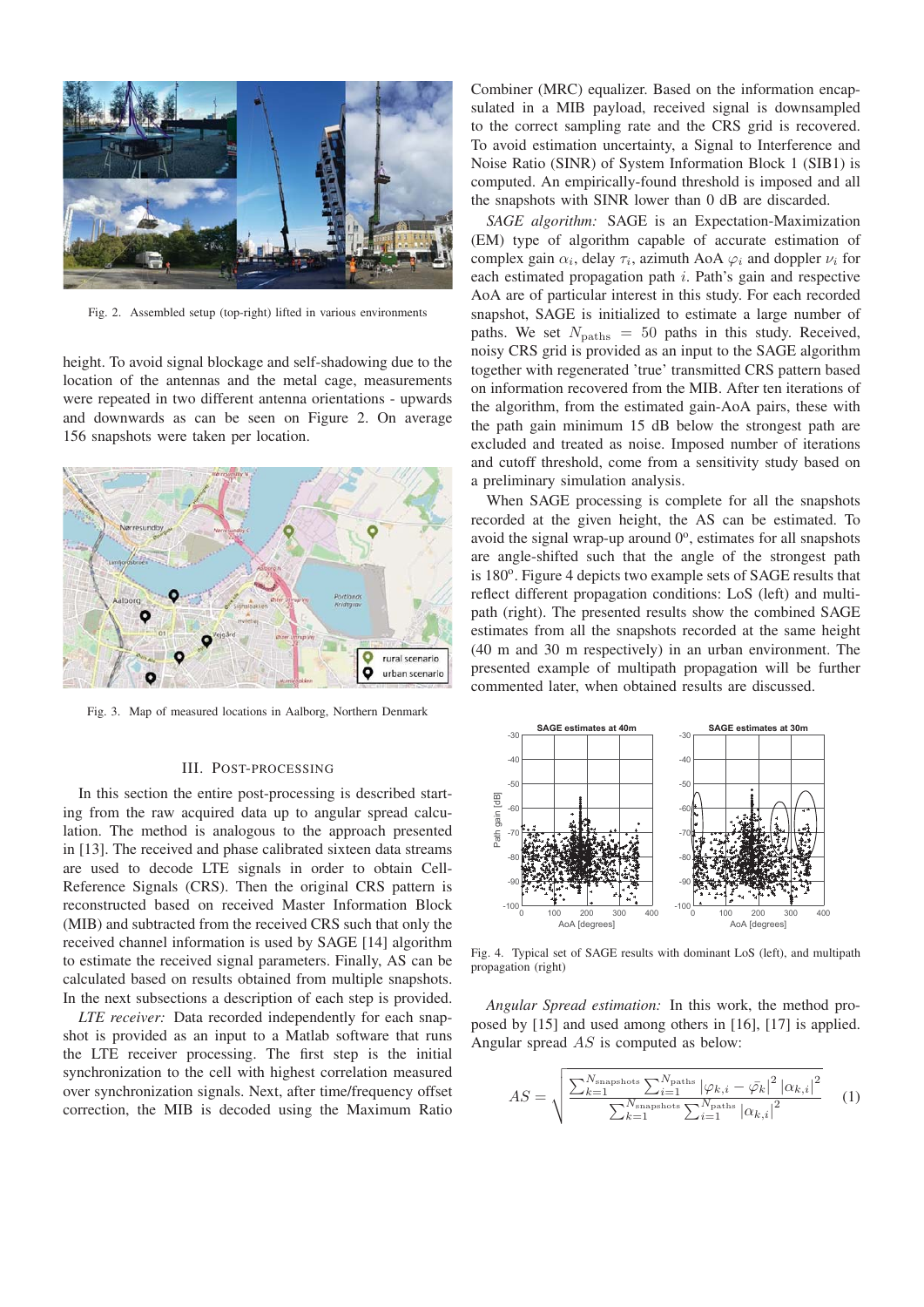where  $N_{\text{snapshots}}$  is a number of snapshots recorded at the given height,  $\alpha_{k,i}$  and  $\varphi_{k,i}$  are the estimated gain and azimuth AoA for each path i and snapshot k.  $\bar{\varphi_k}$  is the mean Angular Power Spectrum (APS) for snapshot  $k$  calculated as:

$$
\bar{\varphi_k} = \frac{\sum_{i=1}^{N_{\text{paths}}} \varphi_{k,i} \left| \alpha_{k,i} \right|^2}{\sum_{i=1}^{N_{\text{paths}}} \left| \alpha_{k,i} \right|^2} \tag{2}
$$

#### IV. SPATIAL CHANNEL CHARACTERIZATION

# *A. Estimation of mean Angular Power Spectrum*

The mean direction of the APS is one of the key parameters in beamforming operation, as this is the direction towards which the beam should be pointed to capture the most of the incoming signal energy. Its height dependency provides an input on the required beamwidth such that selected direction can remain constant during vertical movement of a UAV provided that mean APS fluctuations are smaller than the selected beamwidth. On the other hand, if the fluctuations are large and the mean direction of the APS encounters major changes with height, a UAV would require to perform frequent beam selection, which may be infeasible in the practical systems and would compromise the reliability of the communication link.

Figure 5 presents the geometrical representation of the mean deviation of APS ( $\Delta_{\rm APS}$ ), defined as the difference in a mean azimuth direction of the incoming signal recorded at the 40 m and a given height. Mean APS at the 40 m is averaged over all snapshots and used as a reference value since it most likely represents the LoS direction towards the serving cell. Then for all remaining heights, their mean APS and  $\Delta_{\rm APS}$  can be computed. This study requires the same signal to be decoded at each height, as signals coming from different BS would have a different mean direction.



Fig. 5. Geometrical representation of mean APS deviation

Figure 6 presents the variations of the mean APS with respect to the height. There are two locations with a gap in the curves (15 to 20 m and 40 m in Urban 3 and 25 m in Urban 1) meaning that the signal from the target cell was not decoded at these heights due to the high level of interference from surrounding BSs. Apart from the measurements taken in the Urban 2 spot (which coincide to be the most-dense location surrounded by tall buildings), the observed deviation is small at the higher heights and only increase at the lower heights (below 15 m) when surrounded by the infrastructure. In all locations, the mean signal direction did not change more than  $60^\circ$ . In rural areas the observed change was even smaller and did not exceed  $22^\circ$ . In a real development, this would indicate, that unless surrounded by the tall buildings, the target beam direction found at the flying heights can be kept constant throughout the UAV's descend and the beam scan procedure does not need to be performed very frequently. On the other hand, the strategy of using a fixed beam with large beamwidth (as  $60^{\circ}$ ) can negatively affect the receiver performance as more interfering signals can potentially be received, thus reducing the SINR.



Fig. 6. Measured mean Angular Power Spectrum deviation at different heights

#### *B. Estimation of Angular Spread*

AS is the metric which is used to characterize the energy spread of the incoming signal in the spatial domain around its mean direction. It is one of the metrics, which can provide an input on the required beamwidth, sufficient to capture most of the incoming signal power. Its height dependency can be helpful to understand what is the required clearance over the rooftops when LoS propagation becomes dominant, or in other words, down to which height a landing UAV can rely on LoS links and beamforming before entering a rich multipath scenario.



Fig. 7. Measured angular spread at different heights

Figure 7 presents the overall AS, estimated at different heights, for the different environments. In urban scenario, there is a clear descending trend as the UAV flies higher. At the ground level (0 to 10 m) there were multiple snapshots with multipath signal propagation coming from widely separated angles, contributing to the fairly high values of the AS. It is worth to mention, that the overall AS computed for these heights was  $69^\circ$ , which well corresponds to the  $68^\circ$  - the